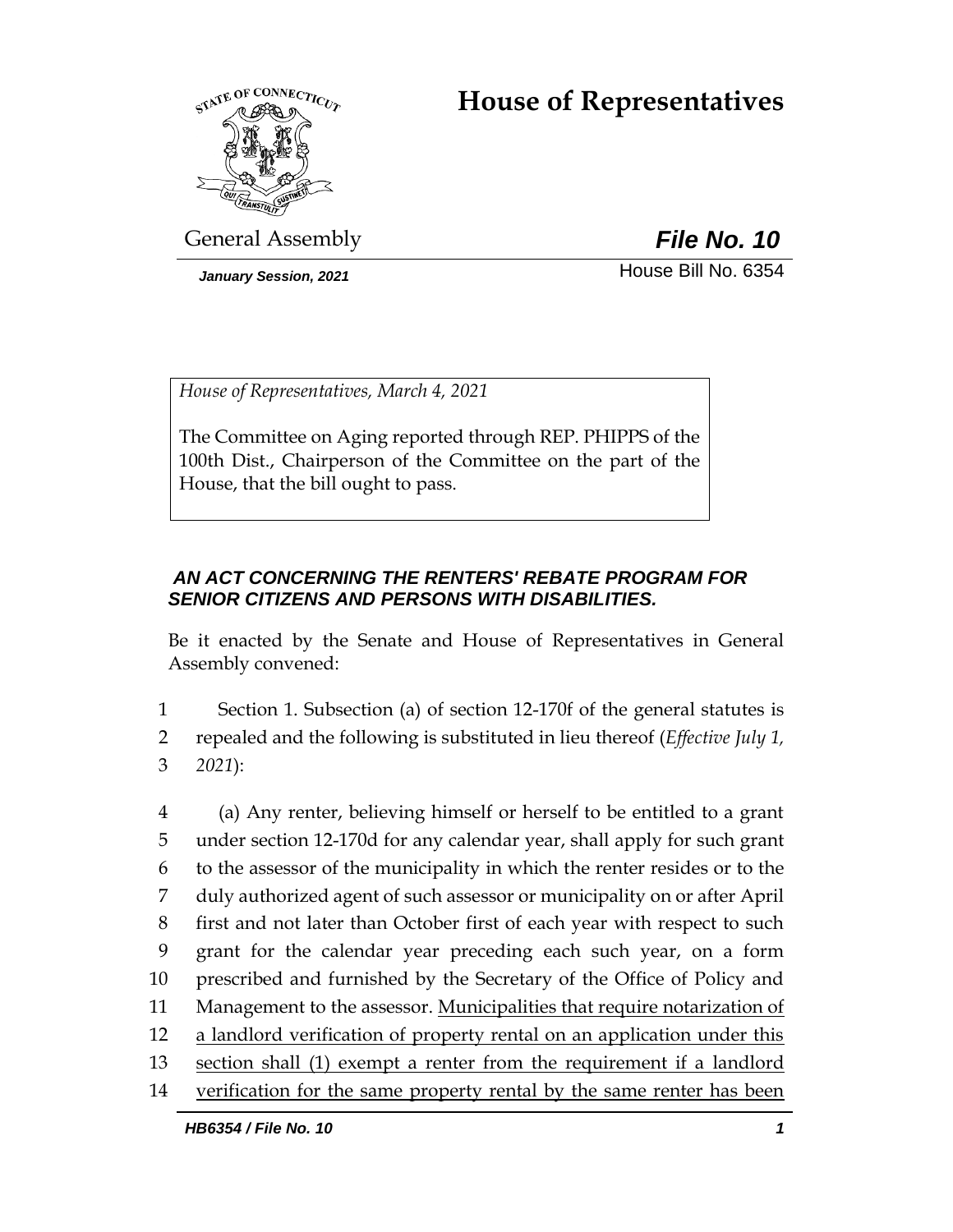previously notarized, and (2) shall not delay submission of the application of an otherwise qualified renter to the Secretary of the Office of Policy and Management if the renter (A) fails to meet the deadline for notarizing such landlord verification, or (B) fails to meet the deadline 19 for submission because of illness or incapacitation as evidenced by a certificate signed by a physician or an advanced practice registered 21 nurse. A renter may apply to the secretary prior to December fifteenth of the claim year for an extension of the application period. The secretary may grant such extension in the case of extenuating circumstance due to illness or incapacitation as evidenced by a certificate signed by a physician or an advanced practice registered nurse to that extent, or if the secretary determines there is good cause for doing so. A renter making such application shall present to such assessor or agent, in substantiation of the renter's application, a copy of the renter's federal income tax return, and if not required to file a federal income tax return, such other evidence of qualifying income, receipts for money received, or cancelled checks, or copies thereof, and any other evidence the assessor or such agent may require. When the assessor or agent is satisfied that the applying renter is entitled to a grant, such assessor or agent shall issue a certificate of grant in such form as the secretary may prescribe and supply showing the amount of the grant due.

| This act shall take effect as follows and shall amend the following<br>sections: |              |              |
|----------------------------------------------------------------------------------|--------------|--------------|
| Section 1                                                                        | July 1, 2021 | $12-170f(a)$ |

*AGE Joint Favorable*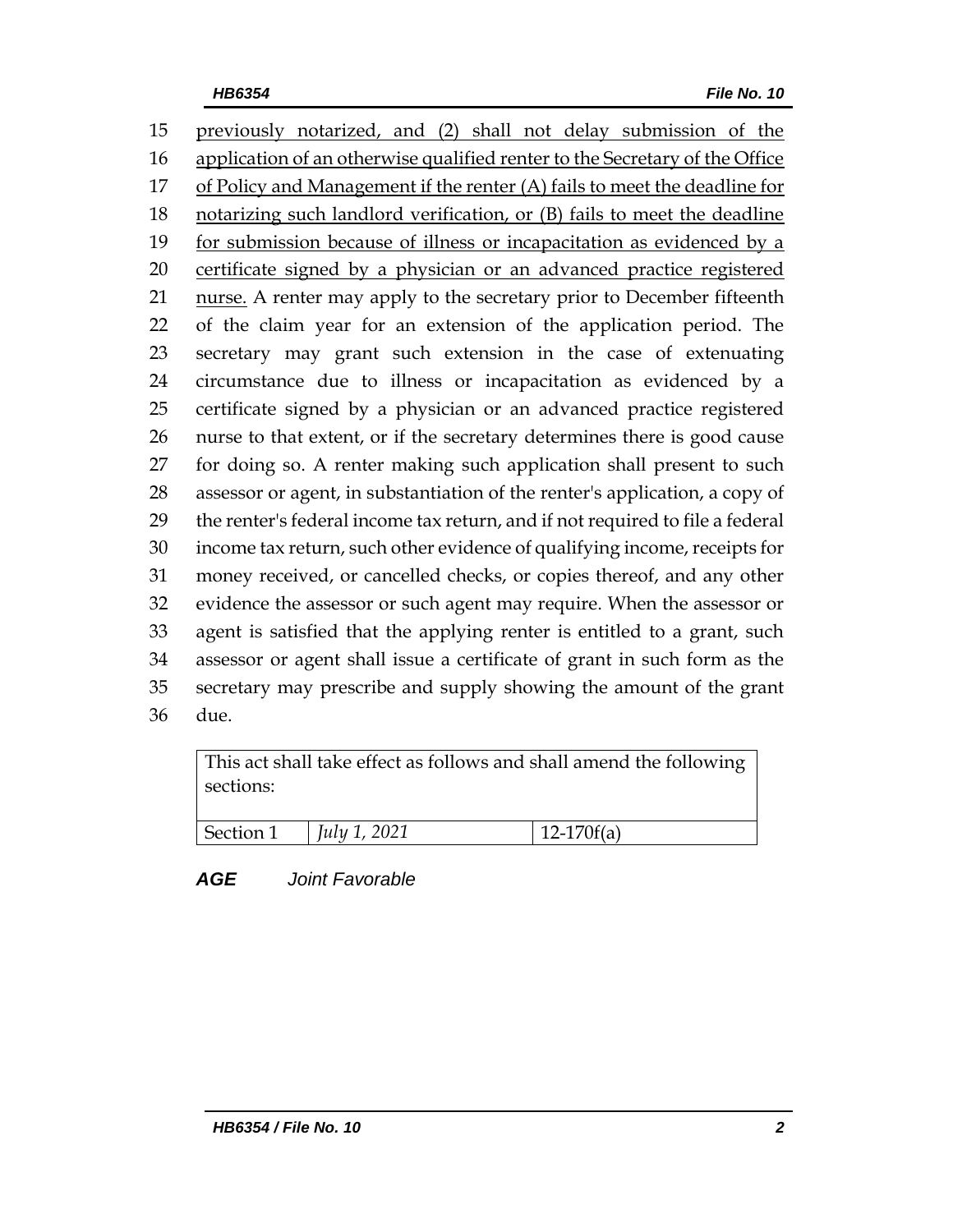*The following Fiscal Impact Statement and Bill Analysis are prepared for the benefit of the members of the General Assembly, solely for purposes of information, summarization and explanation and do not represent the intent of the General Assembly or either chamber thereof for any purpose. In general,*  fiscal impacts are based upon a variety of informational sources, including the analyst's professional *knowledge. Whenever applicable, agency data is consulted as part of the analysis, however final products do not necessarily reflect an assessment from any specific department.*

## *OFA Fiscal Note*

*State Impact:* None

*Municipal Impact:* None

#### *Explanation*

The bill has no fiscal impact, as it makes changes to the application process for the Renters' Rebate program. These changes are not anticipated to impact the number of people applying for the program or the value of benefits they receive.

*The Out Years*

*State Impact:* None *Municipal Impact:* None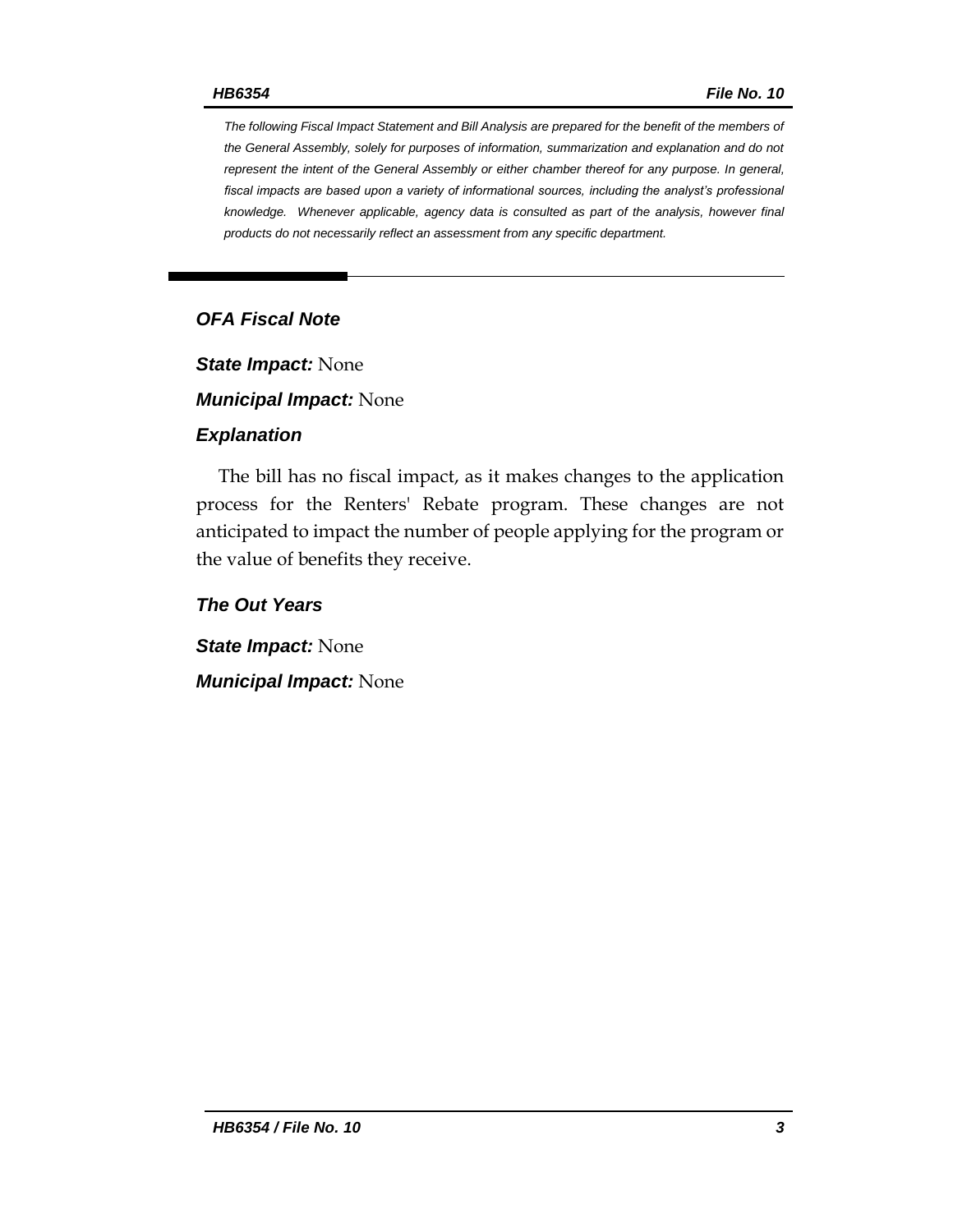# **OLR Bill Analysis HB 6354**

### *AN ACT CONCERNING THE RENTERS' REBATE PROGRAM FOR SENIOR CITIZENS AND PERSONS WITH DISABILITIES.*

#### **SUMMARY**

By law, individuals seeking a rebate under the Renters' Rebate Program (see BACKGROUND) apply annually to local assessors or their agents between April 1 and October 1. The rebates are reimbursement for rent and utility payments made in the preceding calendar year.

Under this bill, municipalities that require applicants to notarize their landlord's verification of property rental must exempt applicants from this requirement if they previously notarized the landlord verification for the same property rental.

The bill also prohibits municipalities from delaying the submission of an application to the Office of Policy and Management for an otherwise qualified renter who fails to meet the deadline for (1) notarizing the landlord verification or (2) submitting the application to the municipality, if the failure is due to illness or incapacitation. In the latter case, the renter must have provided a medical certificate signed by a physician or advanced practice registered nurse.

EFFECTIVE DATE: July 1, 2021

#### **BACKGROUND**

#### *Renters' Rebate Program*

The Renters' Rebate Program provides rent and utility reimbursements to older adult or totally disabled renters whose incomes do not exceed certain limits. It is open to people renting an apartment or room or living in cooperative housing or a mobile home. To be eligible, the recipient or his or her spouse must be (1) age 65 or